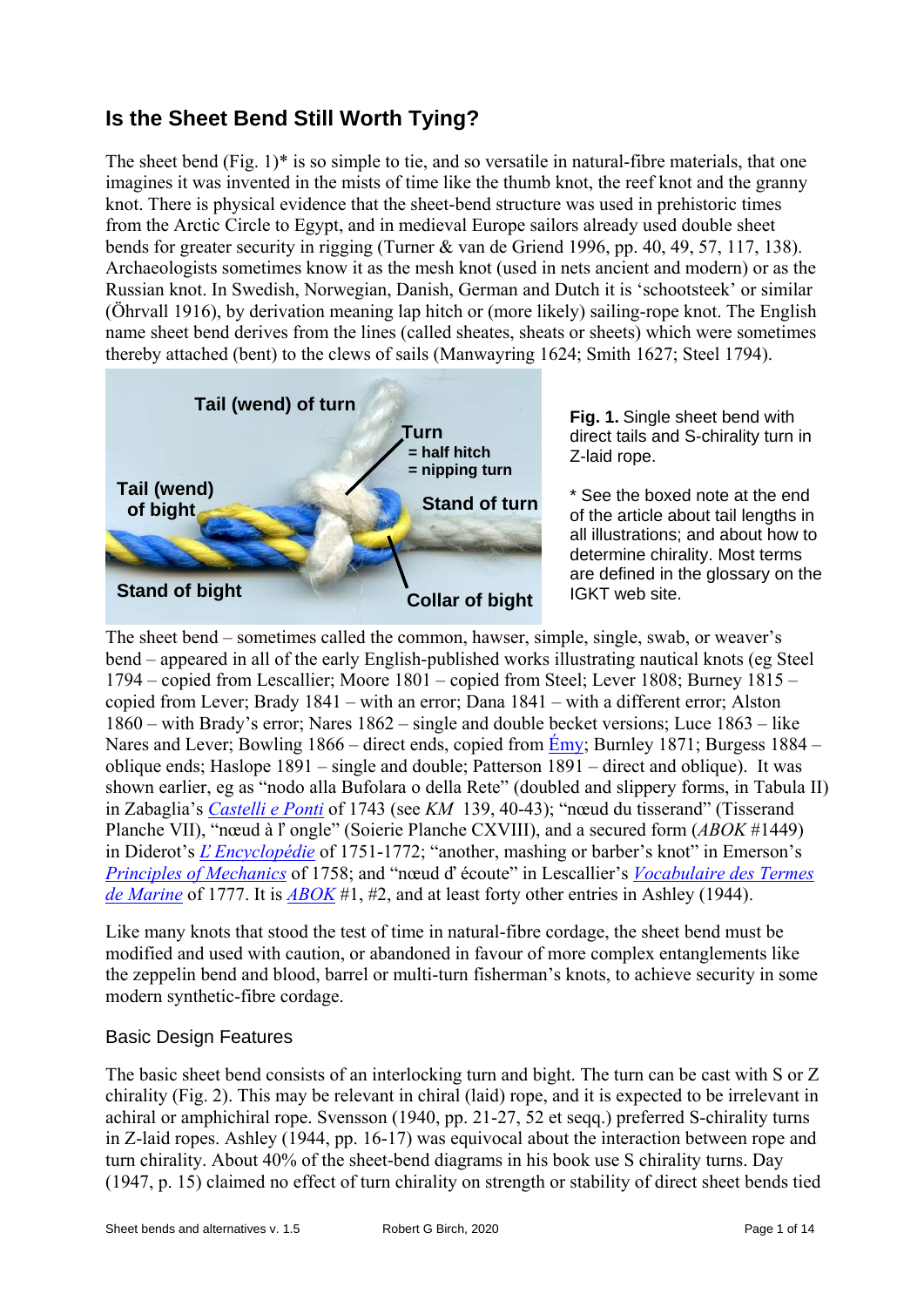in Z-laid manila yacht rope. Chisnall (1995, *KM* 51, 41) reported that the S form ( $\equiv$  "Z/S [T]") tended to be more secure than the Z form in oblique sheet bends tied in "Z lay thread and cord". Brown (2000, *KM* 66, 35-39) reported that turn chirality opposite to the cord slipped less with oblique sheet bends in 1 mm diameter nylon, but with direct sheet bends no consistent effect was apparent (S turns slipped less in S cord). Mears (1950) made the data-free assertion that chirality of knots had no effect in laid mountaineering ropes, in apparent contradiction of the report cited in support (Dent et al. 1892). Nobody has presented replicated data; but with a single turn, any effect is likely to be small. Most people just learn to tie one way and stick with it. Illustrations that use unfamiliar chirality can be confusing. The illustrations in this article reflect my preference for S-chirality turns in Z-laid ropes (and direct tails discussed below).

The sheet bend is 'designed' to be loaded on the stands (not the wends) of the turn and the bight; but see the slippery Lapp bend in Fig. 2 for a different approach. Sheet bends can be tied with tails direct (on the same side) or oblique (on opposite sides) (Fig. 2). Which tail orientation is preferable has been debated, without compelling data<sup>†</sup>. Under load, the tail of the bight moves across the front of its stand in the direct but not the oblique sheet bend. Among direct double sheet bends (Fig. 4), this movement is more evident in *ABOK* #488 than in #1434 or #1435, reflecting differences in the way nip from the turn is exerted on the bight. Furthermore, this movement can be either encouraged or prevented by locks of different chirality (Figs. 5, 6).



Tail orientation was used by Macfarlan (1947, pp. 45-47) to distinguish the (oblique) sheet bend from the (direct) weaver's knot, but others did not make this distinction. Day (1947, p.48) explained why weavers may prefer oblique tails. In contrast, Dana and Pearl (1921) showed a Lapp bend (non-slippery version) as the weaver's knot, used because "when pulled tight, both ends point backward, and do not catch when pulled thru the loom" (see also *ABOK* #489-493).

Most authors favour direct tails in the sheet bend (and the Lapp bend), for more nip from the turn on the wend of the bight (Ashley 1944, pp. 16-17, 273). Distribution of nip may affect slippage of the bight under load, but any advantage seems to depend on the cordage or test method. In sheet bends, Day (1947, p. 15) reported that oblique tails were less secure in laid manila yacht rope. Brown (2000, loc. sit.) concurred in 1 mm diameter laid nylon cord. Chisnall (1992, *KM* 38, 5) reported that oblique tails were more secure in some braided and kernmantle ropes. Patil et al. (2020) modelled that oblique Lapp and sheet bends have more "topological friction" than direct forms; but their model excluded rope material properties and contact geometry, and they presented no experimental data on security of either Lapp or sheet bends.

The sheet bend can be used to join lines of moderately different diameters. The usual advice is to form the bight / collar in the larger or stiffer line; or in the bunched fabric when attaching a line to a tarpaulin or sail without a corner grommet or clew (Fig. 3); but this has been challenged in tucked versions (NautiKnots 2018, https://igkt.net/sm/index.php?topic=6100).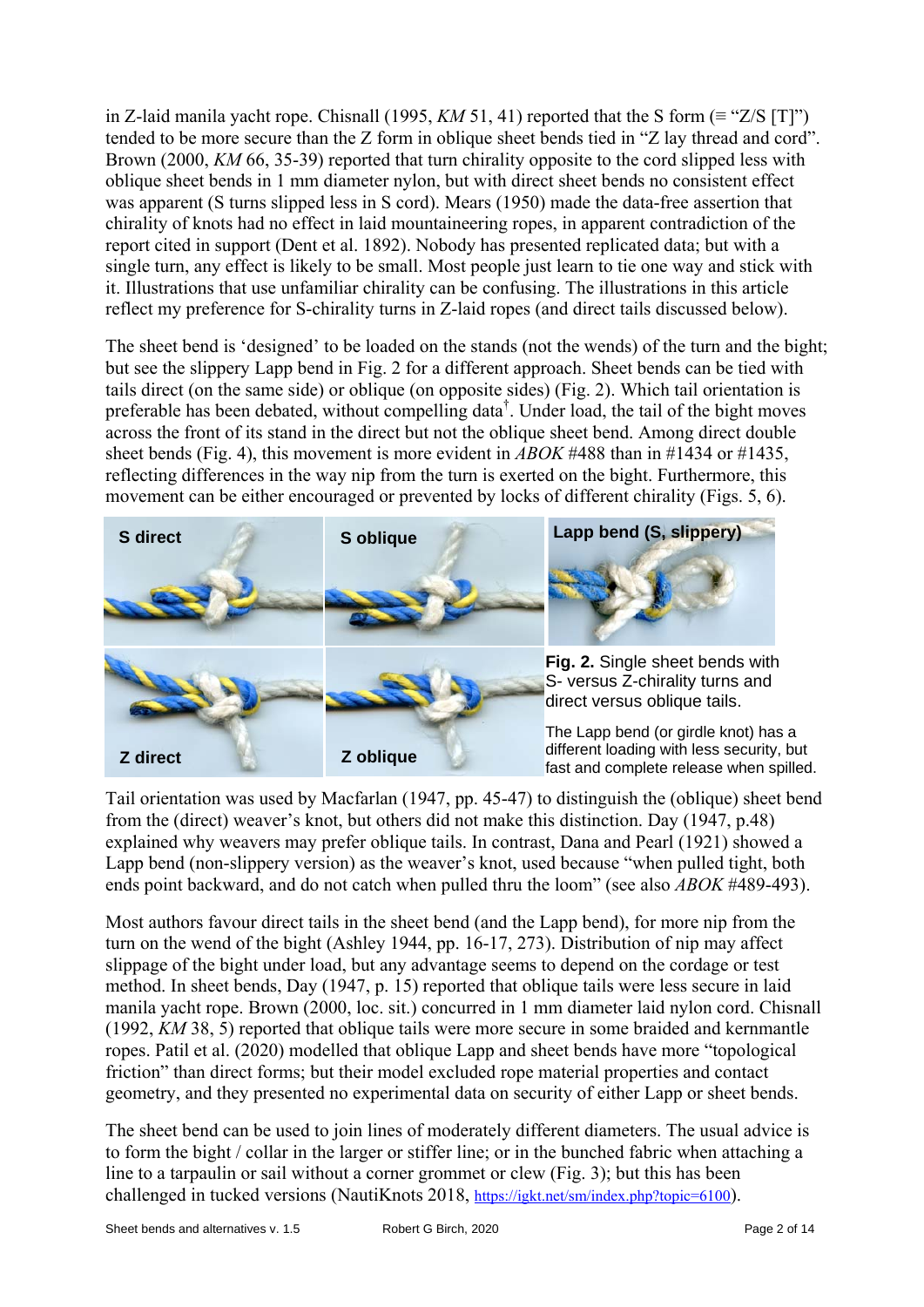The sheet bend can be used to join a line (or multiple lines) to an eye, commonly formed using an eye splice, a seizing, or a fixed-eye knot (Fig. 3). When formed on an eye, the sheet bend is known as a becket bend (or sometimes as a becket hitch, which reminds us that the knot can also been made on a rigid becket). Note that in the becket bend, the load is divided between the legs of the bight (eye), so the distinction between direct and oblique orientations does not apply. Also, the lead of the bight is improved in relation to snagging (see below).

Toggled and slippery versions of the sheet bend are easily made for quick release at the expense of security (Fig. 3). Or a toggle can be placed between the turn and the collar to increase jam resistance without quick release (*ABOK* #1522). Check security under high load before use of any toggled or slippery version, and only consider them for uses with sustained tension.



**Fig. 3.** Single sheet bends used: as a becket bend on an eye splice (top left); in a toggled form (top right); to attach a sheet of fabric to a cord (bottom left); and in slippery form (bottom right).

When spilled, a slippery sheet bend leaves a line through the bight, and a pulled toggle can leave a half hitch on a flared becket, whereas a Lapp bend (Fig. 2) spills cleanly (Compton 2013).

The sheet bend can be tied with one line under a load, provided a bight can be formed in that line. It is one of the few knots that can be tightened without prior dressing and packing, though that is not advisable in synthetic ropes where slippage during rapid tightening can generate heat that weakens the fibres. In all rope compositions, the double sheet bend requires careful dressing to obtain the desired conformation of turns, and packing to remove any slack in the turns before full tension is applied. In basic form it is a compact knot. The larger the knot, the greater the chance of wear through rubbing, and the greater the range of crevice sizes that might cause snagging, under some conditions of use.

The sheet-bend structure is the most important asymmetric formation used in knotting (Warner 1992, p. 156). It is used in a great variety of knots; eg the nub of an inside-tail bowline *ABOK* #1010 resembles a direct sheet bend, whereas an outside-tail bowline *ABOK* #1034½ is oblique. But the bowline has a single stand and tail, and loading in typical use is different. Therefore some, but not necessarily all, considerations about the sheet bend apply as well to the bowline. Beware that some sheet bends have sometimes been known as bowlines (Day 1947, p. 66).

## Virtues

The virtues of the sheet bend are that it is simple to tie and visually check, it is easy to open after a moderate load, it is effective in lines (or even bunched fabrics) of similar or moderately different diameters, it is compact, it consumes little cord length, and (to some) it is beautiful in its simple but effective combination of an interlocking turn and bight.

## Limitations

The limitations of the sheet bend include (i) a tendency to slip in synthetic-fibre cordage (which tends to be more stiff and/or slick than natural-fibre cordage); (ii) potential in some uses to snag the tail of the bight, which can lead to straightening of the bight and slippage of the tail through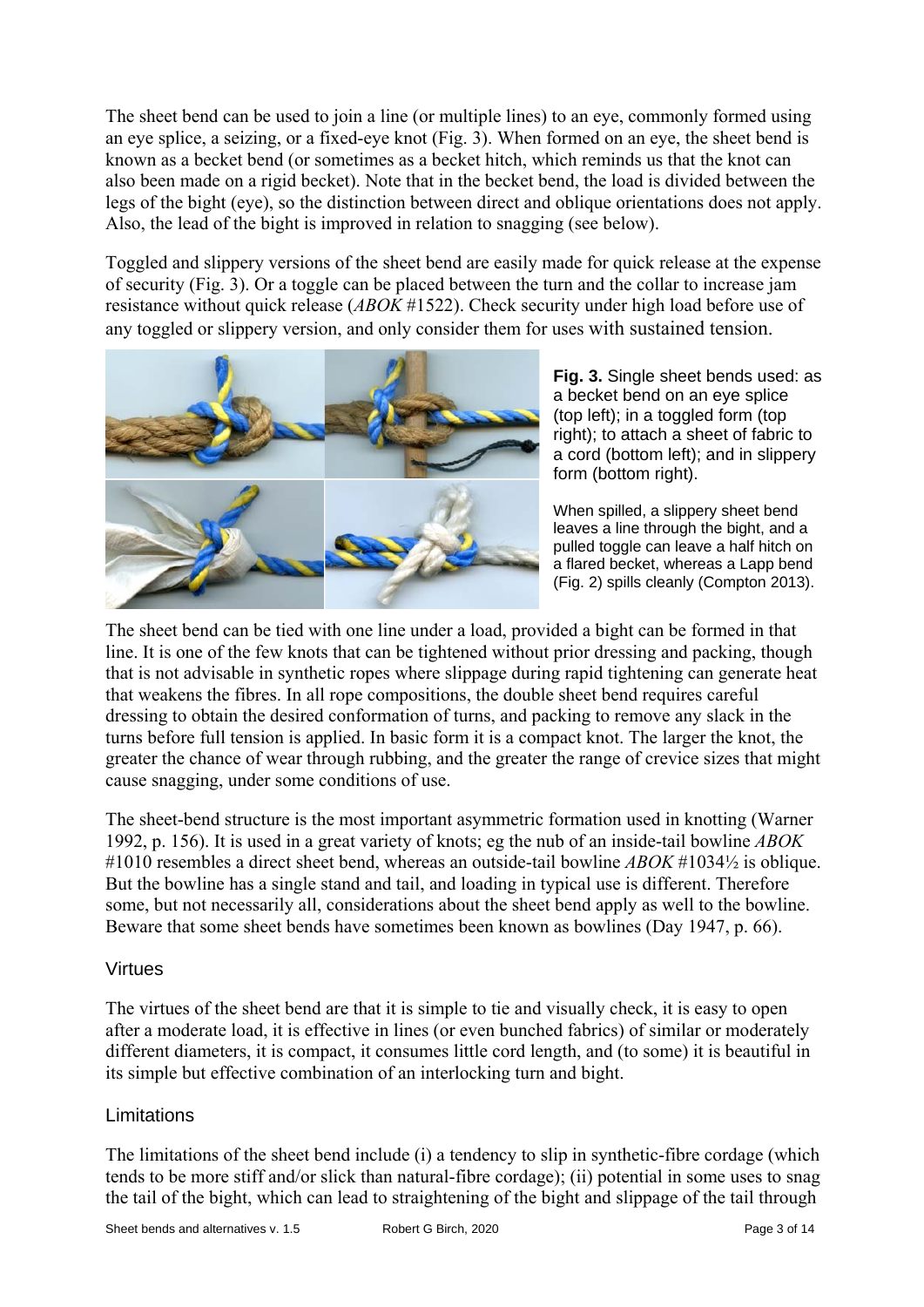the nub of the knot; and (iii) insecurity under cyclic loading (such as wind flapping in an unloaded line). Strength is discussed more later, but in most applications security is a more serious limitation.

# Slippage and Cyclic Loading

Limitation (i) has been well documented by Richards (2004) who found that the common sheet bend slipped apart before it reached breaking strain in some synthetic cordage. This is not observed under all test conditions or in all synthetic cordage (Beeson 2015, www.yachtingmonthly. com/sailing-skills/strongest-sailing-knot-30247). Approaches to overcome slippage include all of the methods to increase friction: (a) doubling the turn; (b) securing the tails to the stands by means of half hitches, thumb (overhand or underhand) knots or seizing; and (c) tucking the tail(s) back [through the nub in various ways. The sa](http://www.yachtingmonthly.com/sailing-skills/strongest-sailing-knot-30247)me approaches are used against cyc[lic loading.](http://www.yachtingmonthly.com/sailing-skills/strongest-sailing-knot-30247) 

Few knots combine jam resistance with high security and efficiency in extremely slippery ropes such as unsheathed UHMW-PE braids (estarzinger 2013, forums.sailinganarchy.com/index.php?/topic/ 154025-ropeknotsplice-load-testing/ $\&$ ). In jacketed UHMW-PE, the jacket breaks and the core pulls through the bend at a low fraction of the unknotted rope strength (Beeson 2015, loc. sit.). The manufacturers intend customised splices to be used in such ropes (Hartter 2004). In contrast, [splicing is not recommended in](http://forums.sailinganarchy.com/index.php?/topic/154025-ropeknotsplice-load-testing/&) kernmantle climbing or rescue rope (Padgett & Smith 1987).

## Doubling

There are three common ways to double the turn, and two ways to dress the most commonly tied form (Fig. 4). Although *ABOK* #1434 is the most common dressing, there is some evidence that *ABOK* #488 may be more secure, at least in double-braid yacht lines (Seaworthy 2014, https://igkt.net/sm/index.php?topic=4937). Doubling the turn hardly diminishes the above-stated virtues of the sheet bend. It should always be employed if the lines to be joined by the bend are of different diameters and/or made of synthetic fibres. Weavers use many doubled versions (ABOK #485-494); one doubled only around the wend of the bight is known as a sansome bend [\(Compton 2013\). Doubling may re](https://igkt.net/sm/index.php?topic=4937)duce jamming after a heavy load, but it adds little to strength. Used alone, it may not be enough to achieve security. Even double sheet bends (type unstated) slipped apart before breaking strain was reached in some synthetic cordage (Richards 2004).



**Fig. 4.** Various double sheet bends. From left to right they are ABOK #1435 (called by Warner the rivermans bend); ABOK #1434 (the common double sheet bend) and its dressing variant ABOK #488; ABOK #1436 and its opposite-chirality form ABOK #1438.

The 'enhanced sheet bend' involves making an extra twist (which becomes an extra turn) in the bight. It is trickier to tie than the usual double sheet bends, and it increases both bight security and tendency to jam under load (Warner 1992, #422).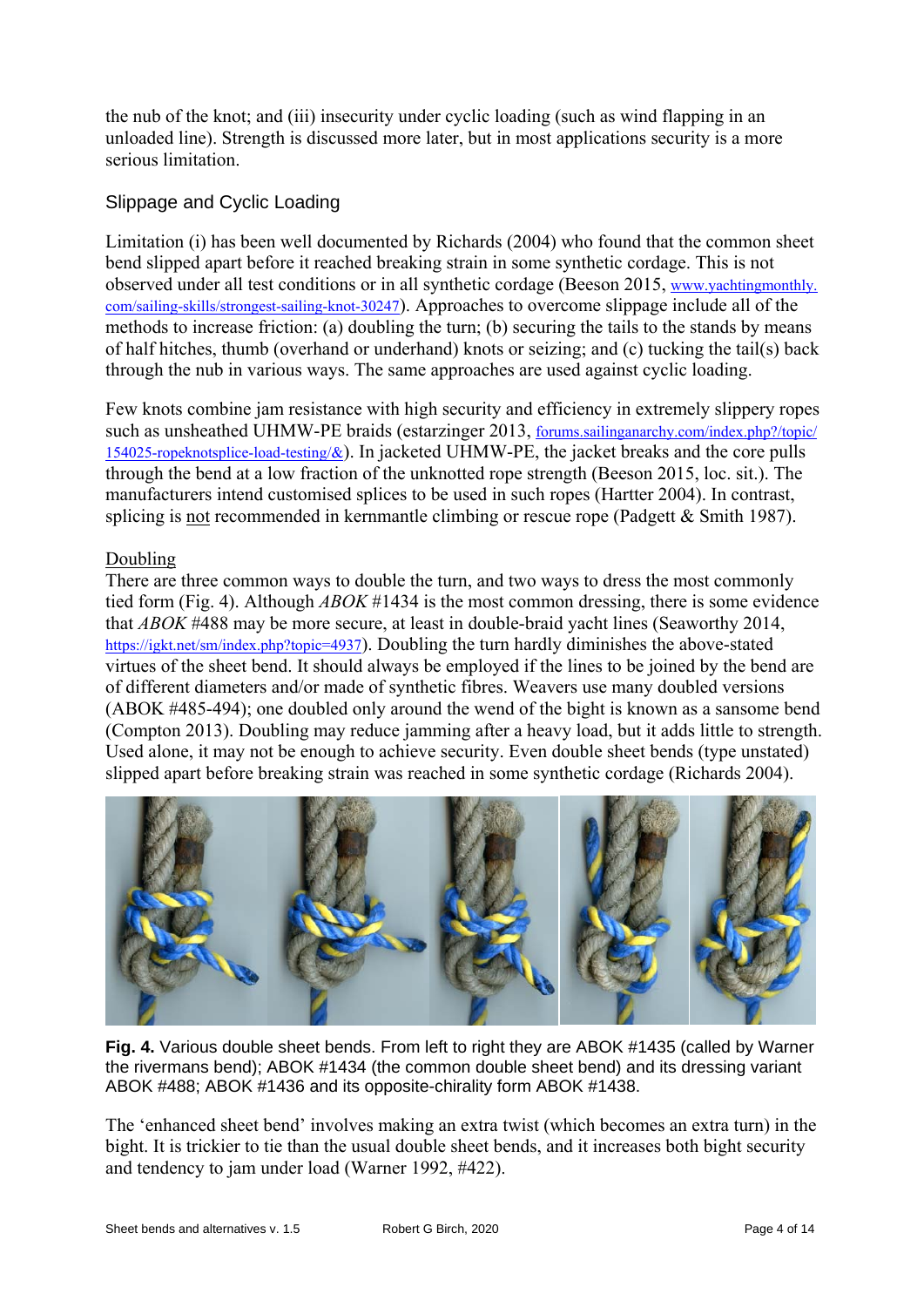#### Locks

Tying locks in the form of knots using the tails can certainly achieve security, as discussed by Warner (1992) around his #410, the "secured sheetbend". Even thumb knots in the free tails can be effective (cf *ABOK* #228, #1403). Warner (1992, p. 52) calls these stopped knots, as distinct from secured knots with complications around the stands. Stopped tails are less reliable than secured knots (Warner 1996a). They are also more likely to jam under load and they add more bulk than other locks. If used, they should be made close to the nub of the underlying knot, to reduce the risk of snagging a knotted tail in something like a rock crevice.

Locking of the tails around the stands can provide greater security than doubling, but it has more negative impact on several virtues of the sheet bend. With lines of similar diameter, it may be preferred to start with a reef knot (eg Warner 1992, #169, *ABOK* #1404). Some riggers routinely use a secured reef knot as a bend (edt71 2014, https://igkt.net/sm/index.php?topic=5075). Versions are also used by some climbers and rescue workers to obtain security comparable to a double fisherman's knot, with less tendency to jam (eg Green 2018, www.thoughtco.com/knots-forrappelling-755662). One advantage of double thumb-knot locks around the stands is that they ensure fairly long tails on the core knot, without increas[ing the risk of tail snagging.](https://igkt.net/sm/index.php?topic=5075) 

If the lines are of different sizes or very slippery, the core knot can [be a simple simon, double](http://www.thoughtco.com/knots-for-rappelling-755662)  [simon, vice vers](http://www.thoughtco.com/knots-for-rappelling-755662)a or double sheet bend (Asher 1989; Budworth 2015) (Figs. 5, 6). In many synthetic ropes these core knots provide enough friction through extra turns to achieve shortterm security without locks on the tails. They may vary in ultimate breaking strength and tendency to jam after a high load, which need to be tested under the conditions of intended use.

Under demanding conditions such as cyclic loading and rubbing on rocks, overhand locks hold longer than half hitches, and grapevine locks around the stands are most recommended (eg Training Division 2009; Phillips 2014, pp. 86, 88).



**Fig. 5.** At top is a double sheet bend (*ABOK* #488) with a tuck of the turn wend through the bight. This is similar to a double version of Asher's simple simon under, but with oblique tails. The effect of tail orientation on strength or stability of 'simons' has never been reported. Oblique tails do favour thumbknot locks of the same chirality.

At bottom is a double sheet bend (*ABOK* #1434) with a simon-like tuck of the turn wend through the bight, locked using a thumb knot on the bight and a double (grapevine form) thumb knot on the turn. There are endless variations, the simplest of which is in Fig. 6.

## Tucks

There are many ways to tuck sheet bend tails back through the nub. Some simple tucks are more effective than others at increasing security. Some are downright dangerous, though this may not be apparent at a glance. In general, tests of sheet bend security have not documented whether slippage occurred on the turn, the bight, or both. In climbing rope, the bight was more susceptible, but both tails slipped (Richards 2004). Therefore, to enhance security under both sustained and intermittent loading, it seems desirable to reinforce both the turn and the bight.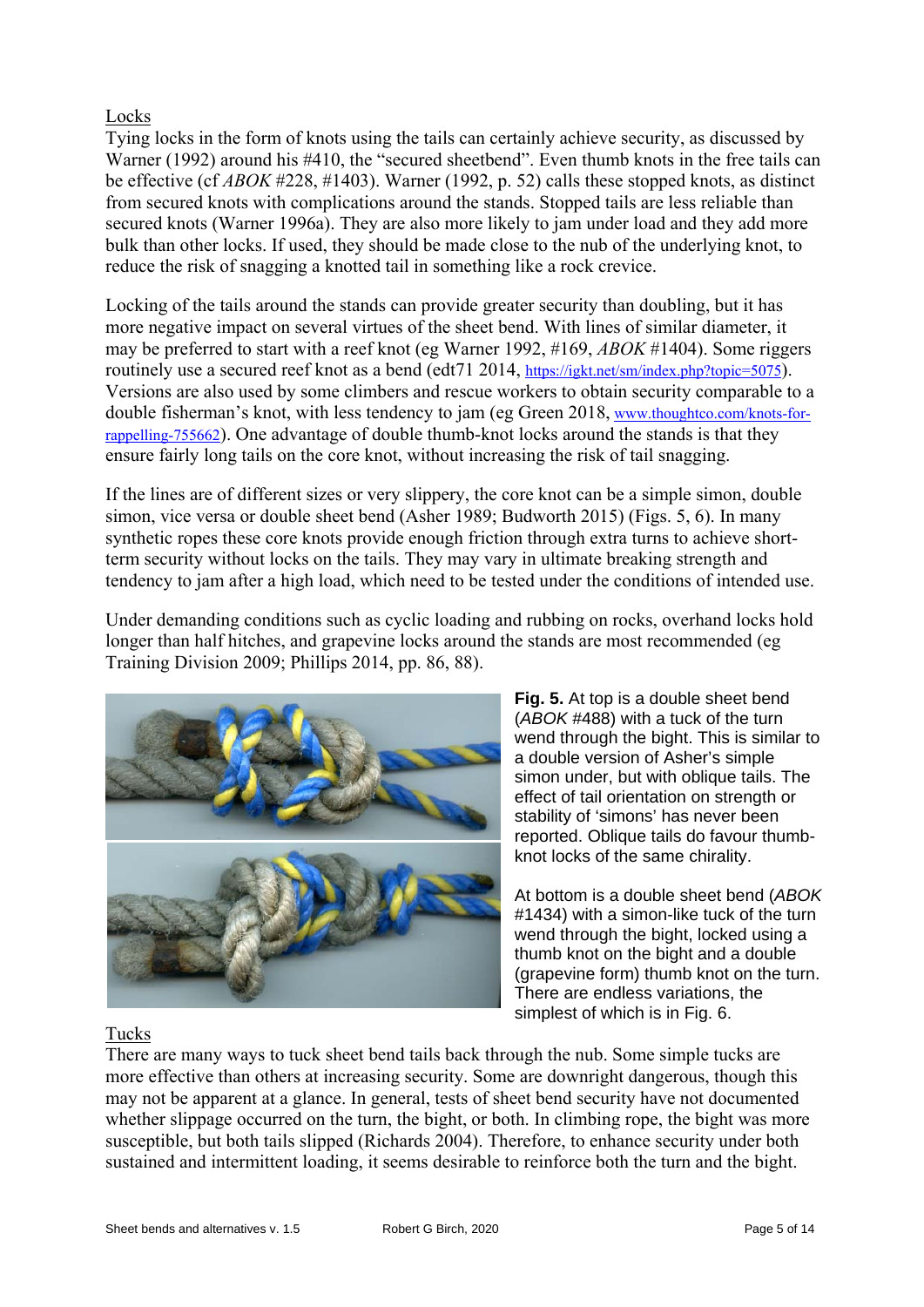The simplest way to reinforce the turn (apart from doubling, with which it may be combined) is probably to wrap and tuck its tail as in Asher's simple simon under (Fig. 5). Note that while this approach involves an extra wrap that may improve bight security, it does not directly complicate the bight tail, so a further lock may be required to prevent slippage there.

The tail of the bight may be woven or tucked in various ways intended to improve its lead and/or resistance to slippage. Equivalent measures exist to secure the tail of the bight in the structurally equivalent nub of the bowline. Many methods have been described to tuck the tail (eg Alston 1860, *ABOK* #1015; Saunders 1984, *KM* 7, 19; Smith 1987, *KM* 19, 2-3; Warner 1992, pp. 161-164; Asher 1994, *KM* 45, 20-22; Nuttall 2013, *KM* 118, 26-27; Nautiknots 2018, https://igkt.net/sm/index.php?topic=6100), but only some of them are effective. Notable for simplicity among these are methods that tuck the tail of the bight back through the bight itself.

Simply folding the tail back through the bight may increase friction, but it is not sufficient to [prevent bight-straightening under s](https://igkt.net/sm/index.php?topic=6100)ome conditions of adverse and cyclic loading. For this, the tuck must form a thumb knot or figure eight around the stand of the bight (RGB 2018, https://igkt.net/sm/index.php?topic=6207). Even then, a further lock is needed in some (stiff) ropes and conditions of usage. Some tucks can compromise the nub, especially if wrongly dressed or packed. The flaw is not always obvious at first, as experienced with the "Yosemite" finish [\(Prohaska 1988; www.ukclimbing.com](https://igkt.net/sm/index.php?topic=6207)/forums/rocktalk/yosemite\_bowline\_not\_safe\_for\_climbing-513200).

The methods to tie effective tucks on a sheet bend are sufficiently complicated, and therefore error-prone, that [one wonders: "Why not just use a secured sheet bend, or a zeppelin bend?"](http://www.ukclimbing.com/forums/rocktalk/yosemite_bowline_not_safe_for_climbing-513200) 

# Tail Snagging and Bight Straightening

Limitation (ii) has been graphically illustrated by Toss (2016, Figure 3-30) in context of yachting. Snagging of sheet bends in rigging is likely because of the lead of the stand and wend of the bight. Simon-like knots are liable to snag in rigging when hauled in either direction. This may be dangerous, or no more than an inconvenience, depending on circumstances. Hauling to free a snagged sheet bend may cause bight-straightening, especially in stiff rope. In any use, if the bight tail becomes snagged and pulled there is danger of bight-straightening and slippage to spill the knot (especially if the bight is made in a line that is substantially thicker or stiffer than the line used in the turn). Under conditions where the knot might pass over a crevice, this risk becomes higher with long tails used to insure against other forms of slippage.

The same problem explains why the bowline has long been regarded as less secure when tied with the tail outside the eye, despite reduced susceptibility to ring loading (Ashley 1944, *ABOK* #2549, #2551; Padgett & Smith 1987, p. 37; van de Griend 1992, *KM* 39, 23-27; Chisnall 2006, *KM* 90, 14-20). It is sometimes addressed by: (a) securing the tail of the bight to its stand by means of half hitches, thumb knots or a seizing; or (b) tucking the tail of the bight to alter the lead, so that the tail is less likely to snag in the intended use. Locks and tucks are discussed above. While knots with an acute angle between a tail and stand are most liable to snag in rigging, they are also most amenable to fastening the tails to the stands, to avoid this problem. Electrical tape may be more rope-friendly than duct tape, but either adhesive can weaken rope over time. Zip ties and heatshrink have also been used (Merchant 2007, pp. 34, 142, 197). The safest fast option may be to carry a few lengths of twine suitable for constrictor knot 'seizings'.

Note that opening through bight slippage can not arise with the becket bend, so long as the eye remains intact. But there are circumstances where an eye is liable to snag on a sharp projection.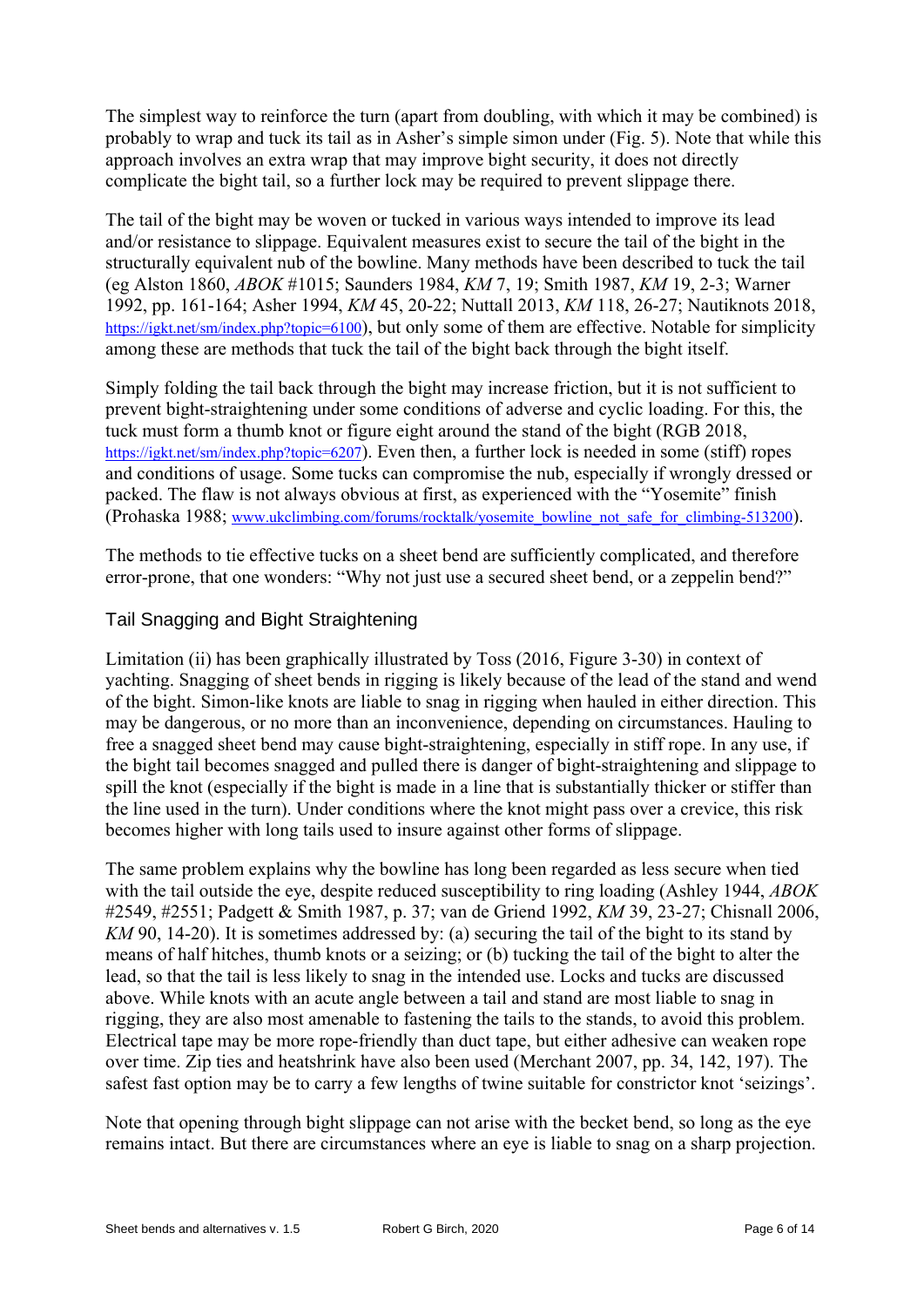## Knot Strength and Breakage

No compelling account has been found of the break point in sheet bends. In Manila rope, bowlines were reported to break at the turn. Others claim that knots cause rope breakage outside of the nub (Warner, 1996b). Such results are highly dependent on rope properties and test methodology (Uehara et al. 2007). One theory is that ropes break when the forces from curvature, rotation, tension and compression exceed the level for rupture of the rope fibres. But the levels of these forces within practical knots under static or dynamic tension, and the levels required for rupture in real ropes, are undocumented. The development of strain-sensing material provides opportunities (Patil et al. 2020), but the challenge remains to apply this in practical ropes. Nevertheless, some ideas to improve knots aim to reduce or spread such forces.

Sheet bends are generally regarded as weaker than figure eight or double overhand bends. For example, Richards (2004) reported that (secured) sheet bends reduced the strength of new 12.5 mm static rescue rope by 45-49%, compared with 22% reduction from a double overhand bend. This difference in strength is not an issue if ropes are used within their safe working loads, which more than allow for loss of rope strength at these knots and other low-radius curves in rigging. Multiple knots do not reduce rope strength more than single knots. On the other hand, use of tools to open any jammed knot will almost certainly reduce subsequent rope strength.

In earlier times, knots were sometimes padded with leather or fabric to increase breaking strength (Kennedy et al. 1864). Ropes of modern manufacture have a higher strength : weight ratio, so the weakening effect of knots is generally accommodated within higher safety factors. Common "rules of thumb" are that any knot reduces current rope strength by 1/2, whereas safe (live) working loads are specified at 1/10 (Phillips 2014) or 1/15 (Padgett & Smith 1987) of current rope strength. Taking the example of a new 10.5 mm diameter low-stretch kernmantle rescue rope, the static strength typically will exceed 26 kN (Long *et al.* 2001), so knotted static strength will exceed 13 kN whereas calculated safe working load is below 3 kN. An alternative approach is to consider minimum SSSF: the smallest number obtained when the static strength at any point in a rigging system is divided by the static load force at that point (Mauthner 2014). A stronger bend may give a higher SSSF, depending on location in a rigging system. In some situations, such as traverses, the rope, anchors and knots must withstand forces far higher than the suspended load. With a 200kg ( $\approx$  2 kN) rescue load, it is very likely that any hoisting, traverse or knot-passing will take some rigging components far above 3 kN. Rescue rigging must avoid forces approaching 13 kN on a casualty (eg a short fall of 200 kg on a low-stretch rope), as they are unlikely to be survived (Merchant 2002). 'Progress capture' devices used by rescue agencies typically slip at 4 to 7 kN on 11 mm rescue rope (Walker & McCullar 2014).

## **Alternatives**

Security limitations are enough for most rescue agencies to reject all use of sheet bends in life lines and at heights. Yet the speed and simplicity of tying and opening still make variations on this bend the favourites of those working on the ground, or on the water. For a quickly-tied bend, used in non-critical applications, under supervision, with sustained load, in cordage with sufficient surface friction, the single or double sheet bend remains the champion. It is unlikely to be displaced as the simplest and commonest netting knot, an application in which there are no free ends to slip through and spill the knot. For the rapid attachment of cordage to bunched corners of fabric, there is no rival other than the double simon. For ropes of substantially different diameters, the double simon (or a double sheet bend with a simon-like tuck) is hard to beat for ease of tying and untying, and it can be secured with thumb knots around the stands in slippery cordage, and/or fastening the tails to the stands to avoid snagging on rigging.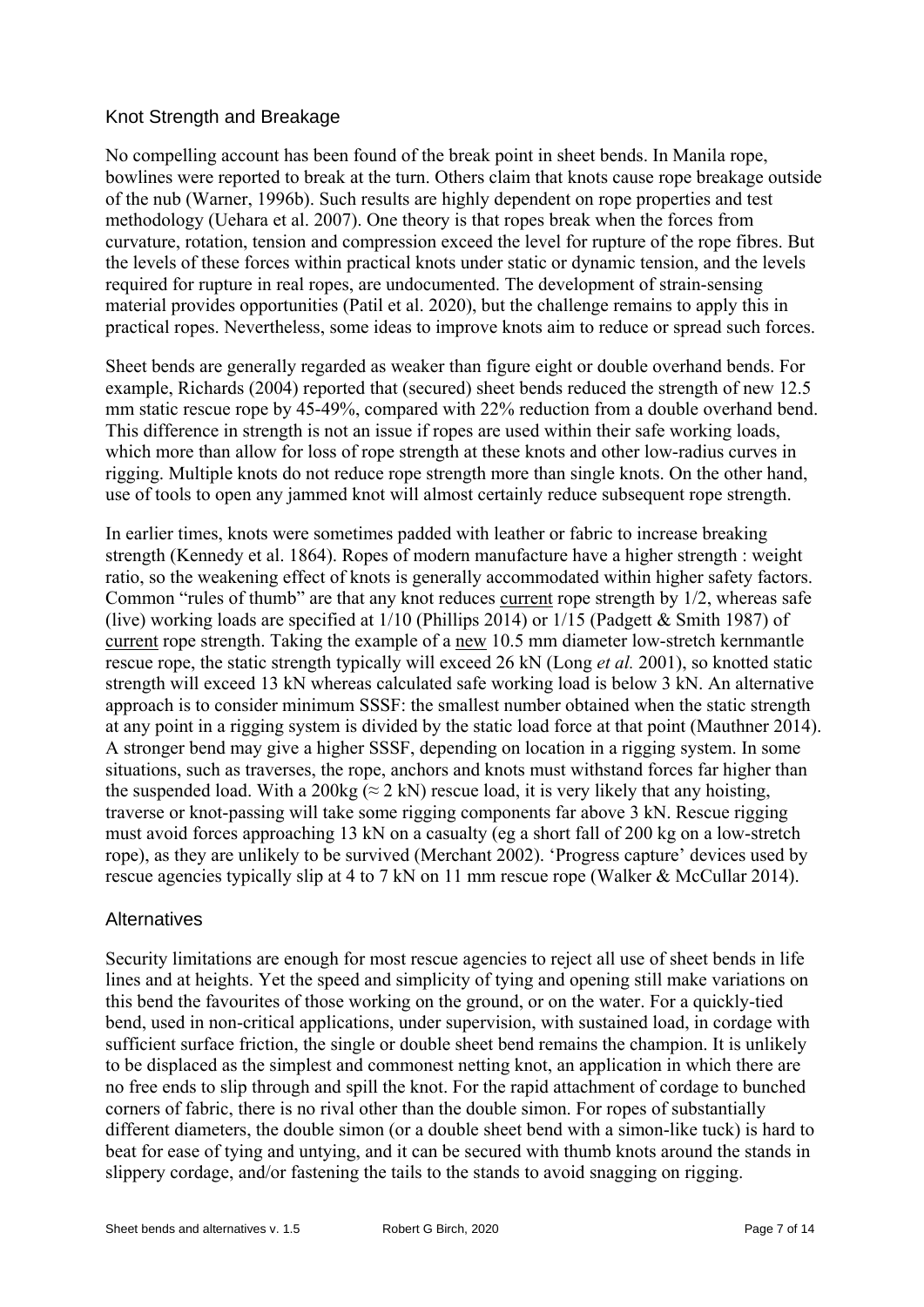Ashley (1944) considered that securing the tails of sheet bends was "unnecessarily cumbersome" (ABOK #1404), but he did recommend seizing the tails of sheet bends in ropes of different material, and in stiff ropes (ABOK #1431, #1434). The natural-fibre ropes used in Ashley's era are rarely used today, because of other limitations including susceptibility to rotting. Higher surface lubricity of synthetic-fibre ropes, especially when wet, necessitates greater friction within the knot for security. Taping of tails can be a fast method to help avoid snagging, but used alone it does not confer sufficient security for sheet bends in many synthetic-fibre ropes. There is rarely time for traditional seizing during emergency responses.

Even in non-critical applications, the type and extent of added locks and/or tucks must be decided by the knot tier, according to the properties of the cordage employed and the expected conditions of use. Both lubricity and stiffness of synthetic ropes can change with wear. Breakage of surface fibres (fuzzing) tends to increase surface friction relevant to knotting. The need to consider these things, and the loss of other virtues of the sheet bend in making the complications, are for many knot tiers reason enough to use another bend, routinely. For example, anglers interested in knot strength and security in fine lines (and not concerned about jamming) have long preferred multi-turn blood or barrel knots (Platts 1938).

In critical applications<sup> $\ddagger$ </sup> further complication of the tails is essential for security of the sheet bend. The examples below mostly refer to rescue work. Different considerations, and different rope types, predominate in other critical applications (eg McLaren 2006; Anderson *et al.* 2015).

#### Secured Sheet Bends

In recent training of North American fire fighters, the secured sheet bend (Fig. 6) has been specified for utility use (NFPA 2014). Sailors may seize the tails to the stands to reduce the risk of snagging in rigging. Of the bends illustrated below, those in Fig. 6 are least likely to leave a knot in an end dropped during untying, which would increase risk of snagging in white water.

The chirality of thumb-knot locks is rarely mentioned. Sometimes the lead of the tail from the nub of the underlying knot makes one direction of tying the lock seem more natural, but effects on knot strength or security have never been established. Of the illustrations in this article, chirality of the thumb-knot locks is S in Fig. 5, Z in Fig. 6, mixed in Fig. 7, and S in Fig. 11.



**Fig. 6.** The form of the secured sheet bend specified by NFPA for joining ropes of different sizes, but not for a human load (top).

A double sheet bend and grapevine locks are used by some agencies (bottom). In lines of different size, this is hard to beat as a secure and jam-resistant bend. The bight element is the 'barrel knot' of Merchant (2002).

# Figure Eight (Flemish) Bends

The rethreaded figure eight bend (also called the Flemish bend or tracer 8, Fig. 7) with thumbknot locks around the stands is sometimes specified for rescue work, perhaps because a similar knot is taught as a harness tie-in loop (NFPA 2014). The figure eight loop (eye knot) is one of the few knots that can hold without slipping in unsheathed UHMW-PE (estarzinger 2013, loc. sit.), which is testament to its high friction and security.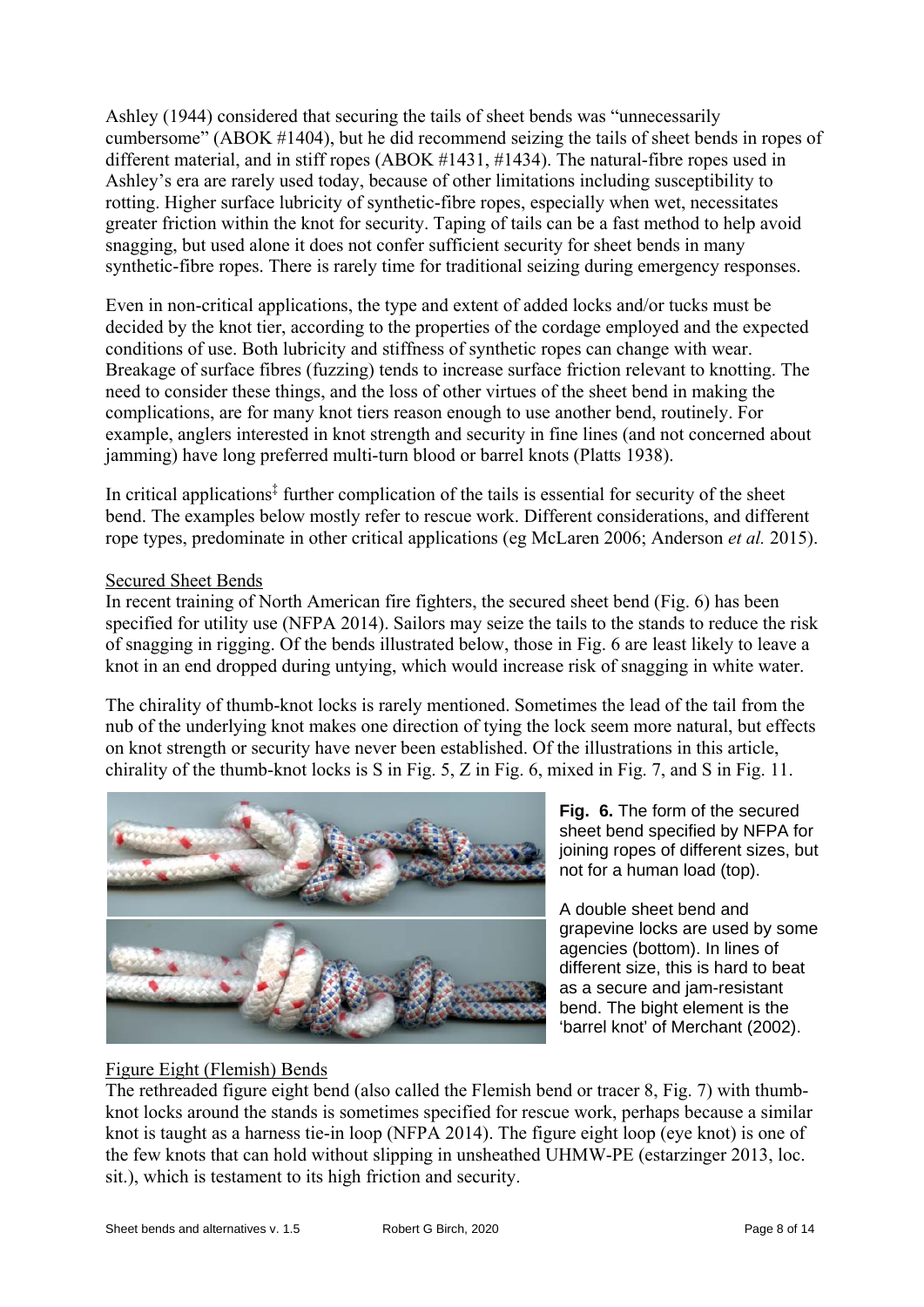

**Fig. 7.** A figure eight or Flemish bend (top, *ABOK* #1411) is generally secure with ropes of similar diameter, though various structures can arise from different threading and dressing methods. With careful dressing, some users report less jamming than multiple overhand bends (Fig. 8).

For critical applications, thumb-knot locks should be added around the stands (bottom). If ropes are slippery, test grapevine locks.

The tails may be seized to the stands to reduce the risk of snagging.

Figure eight knots are specified in testing for some regulatory standards (such as EN 1891, Merchant 2002), so there may be an unintended driver to optimise rescue ropes for such knots. However, many different structures can result from rethreading a figure eight (Xarax 2010- 2011, https://igkt.net/sm/index.php?topic=2198; topic=3618) and consistent dressing is somewhat finicky. There has been little analysis of relative strength or security, so the knot is perhaps less 'standard' than commonly assumed. Typically this bend is used to join identical ropes, and authorities differ (without data) regarding its suitability for ropes that are stiff or different in diame[ter. Figure eight bends are liable to](https://igkt.net/sm/index.php?topic=2198) [snag on ri](https://igkt.net/sm/index.php?topic=3618)gging and jam after a heavy load. Without locks, offset loading can cause dangerous flipping (Moyer 1999, https://user.xmission.com/~tmoyer/testing/EDK.html).

#### Multi-overhand Bends

The double overhand bend (also called the double fisherman's knot, double English knot, or [grapevine knot; Fig. 8\), or the triple version](https://user.xmission.com/~tmoyer/testing/EDK.html) used in slippery cordage, is strong and secure in ropes of similar diameters, but liable to jam after a heavy load. This bend is widely used by cavers and climbers to form, in accessory cord, a sling which will not be untied but kept available for use in Prusik hitches. The bend can gradually slip under cyclic load, so a typical practice is to require tails longer than 40 mm for a sling to be considered serviceable (Holton 2009). In other uses, a multi-overhand bend in stiff rope (especially with tails taped or seized to the stands) might be coaxed through an aperture that would stop a zeppelin bend (Merchant 2002), and the slight give during tightening under a heavy load might reduce the force of a fall to a survivable level (Long *et al.* 2001). If the polymers in synthetic ropes are unknown, beware sliding versions of these knots that might heat and soften fibres.



**Fig. 8.** Double overhand bend (grapevine, double English, or double fisherman's knot, *ABOK* #1415) viewed from the front and rear. Stronger but more prone to jam than a Flemish bend (Fig. 7).

In Z-laid rope, this bend is reputed to be stronger with S-chirality thumb knots, as illustrated (see Warner 1996b).

If ropes differ in diameter (up to 20%), use the triple version. The tails may be seized to the stands to reduce the risk of snagging.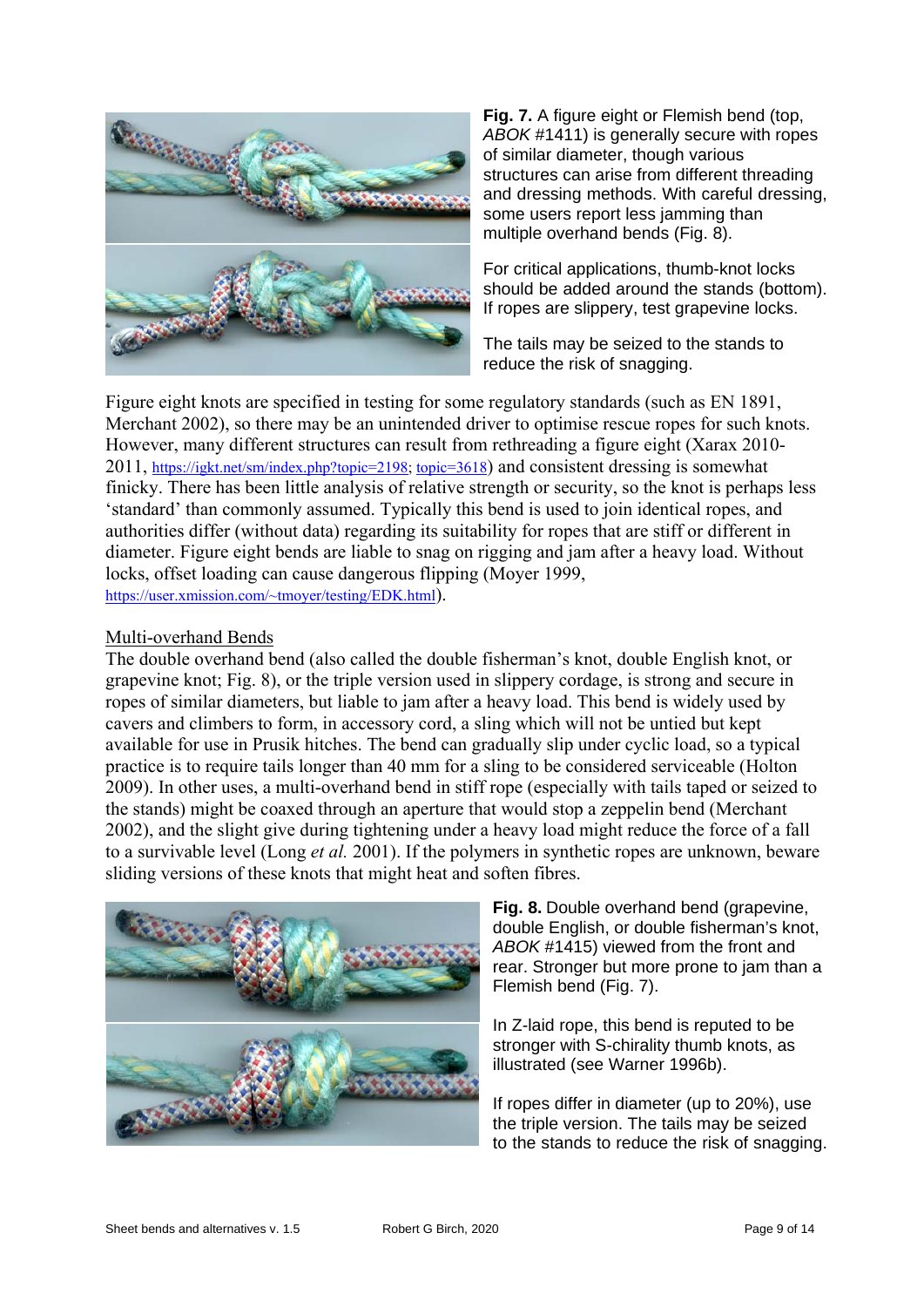Multi-overhand bends are widely used by rescue agencies (eg Merchant 2002; Holton 2009; Training Division 2009; Phillips 2014), possibly because their strong but simple structure based on multiple thumb knots is easy to teach and check, and not prone to mistakes that yield a similar-looking product with compromised security. In rescue situations, these considerations may outweigh subsequent ease of opening.

#### Zeppelin Bends

The zeppelin bend (Fig. 9) is perhaps the best for combination of strength, security, jamresistance, compactness, tails perpendicular to the stands, and applicability to ropes of moderately different diameters. It is more complicated to tie than a sheet bend or simon, and it requires more careful dressing and packing. With practice, the zeppelin bend (zep) requires about the same time as locked versions of a sheet bend or simon. Once tightened, it resists loosening by slack shaking. It also seems to tolerate loading of the tails, though this has been questioned (Merchant 2007, Patil et al. 2020) and the breaking-strain or jam-resistance may be lower than the usual mode of loading the stands. More testing is needed. Unlike a sheet bend: it cannot be toggled or slipped readily for quick release; it is difficult to tie with a load on either line or in bunched fabric; and it can not take advantage of an existing eye, clew or becket. Two rope ends are needed to tie the usual version.



**Fig. 9.** Zeppelin bends (not in *ABOK*) made using ropes of similar diameters have a similar and symmetrical appearance from front or back. This is a very secure and jam-resistant bend.

There is a variant with the wends crossed rather than parallel in the nub. Differences in behaviour are not recorded.

When attempting to tie a zep, there is the possibility for an inexperienced or flustered person to tie one of the similar-looking structures based on interlocking thumb knots, some of which are insecure (Roo 2010, https://notableknotindex.webs.com/butterflybend.html). The best way to avoid this problem is probably to teach one reliable tying method, such as the '69' or 'underhand and overhand loop' method (Roo 2002, https://notableknotindex.webs.com/Zeppelin.html; Grogono 2012, www.animatedknots.com/zeppelin-bend-knot), and what can go wrong if this is varied. Then practise until the tying is fast [and reliable, and refresh the practice frequent](https://notableknotindex.webs.com/butterflybend.html)ly so that the correct bend will always be formed in an emergency. The zep combines turns of S and Z chirality, which [may contribute to its function or \(fo](http://www.animatedknots.com/zeppelin-bend-knot)[r some\) its visual appeal \(Fig. 10\).](https://notableknotindex.webs.com/Zeppelin.html) 



**Fig. 10.** Stages in tying, dressing and packing a zeppelin bend (zep).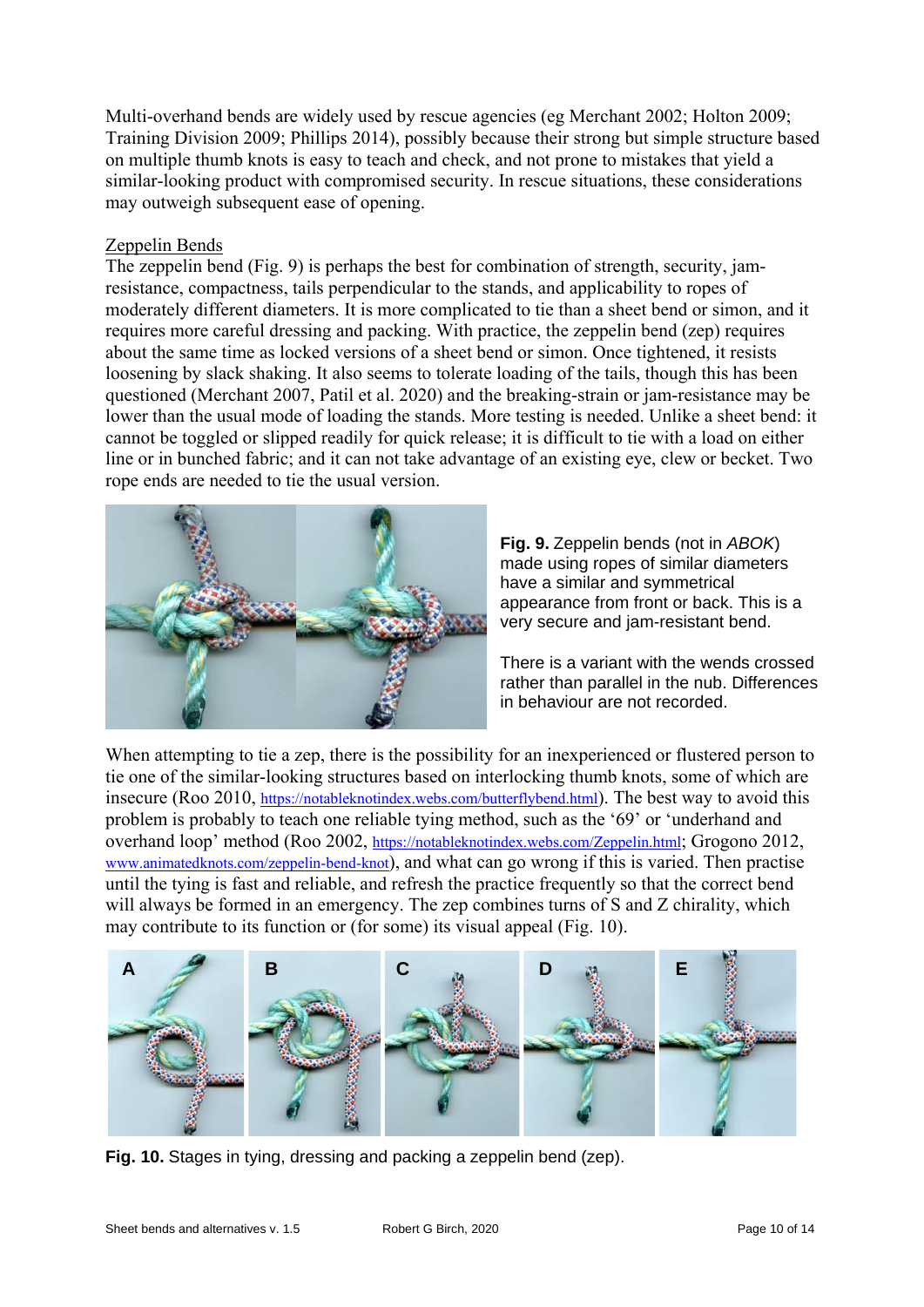Tying a zep:

- 1. Make a clockwise underhand loop in one rope end, and on top make a clockwise overhand loop in the other rope end. This is the '69' or 'bq' (Fig. 10A). If you prefer, you can make both loops counter-clockwise, but the wends must lie on the outside of the loops.
- 2. Put a finger through both loops from behind and turn them to a vertical position (the finger will be horizontal, pointing towards you). Use your other fingers and thumb to keep the '69' loops in shape. With practice you can simplify or skip this step, but it helps when learning.
- 3. Bring the rear wend forward, outside the loops and across both ropes, then pass it back through both loops (Fig. 10B). Withdraw your digit from the loops. Take the front wend backward, outside the loops and across both ropes, then pass it forward through both loops (this is the reverse of what you did with the rear wend). You have made two thumb knots, interlocked in a particular way (Fig. 10C).
- 4. Looking from above you should now see the characteristic form of the zep, albeit loose. Dress and pack it carefully by pulling on the four ends sequentially or in pairs. Several rounds may be needed to set the knot (Fig. 10C-E).

Once you have done this a few times, it is a lot quicker to tie than to read the instructions.

To open a zep, roll each collar down onto its stand, until the stands can be pulled or pushed into the nub to loosen the knot. In most ropes, this works even after heavy loading.

With substantial differences in diameter and/or stiffness of the lines, doubling the passes of the wends through the nub of the zep is recommended (Fig. 11), especially for the smaller line. It may be easier to use interlocked bowlines (Fig. 11). Doubling of zeps can make them harder to open after a heavy load (the same applies to thumb-knot locks on bowlines, and a triple overhand bend). Check security and jamming under extreme load in the lines to be used in the field.



**Fig. 11.** With lines of very different diameters or stiffness, double the passes of the wends through the nub of the zep (left). If this becomes challenging to dress, instead use interlocked bowlines (*ABOK* #1455; shown below with S turns and S thumb-knot locks).



There is no published replicated testing of strength or security of the zeppelin bend, but the experience of critical users seems uniformly positive (www.treebuzz.com/forum/threads/the-zeppelinbend.15765/; www.treebuzz.com/forum/threads/the-zeppelin-loop-vs-the-f8-in-pulls.15928/). There are several fixed-eye versions (search the IGKT forum), and an interesting (if cumbersome) three-eye version that might be considered either TIB or PET (https://en.wikipedia.org/wiki/Zeppelin bend).

## [Carrick Be](http://www.treebuzz.com/forum/threads/the-zeppelin-bend.15765/)[nds](http://www.treebuzz.com/forum/threads/the-zeppelin-loop-vs-the-f8-in-pulls.15928/)

Those working with very large and stiff ropes, and especially those who like to use seizings, may prefer to use a carrick bend (Warner 1992, #47[2D, 477B\) or one of its derivatives \(As](https://en.wikipedia.org/wiki/Zeppelin_bend)hley 1944; Asher 1989). If greater friction is needed and the rope is sufficiently flexible, a carrick bend can be used with thumb-knot or grapevine locks. Unless the wends are seized tightly to their stands, a carrick bend will draw up into a bulky form less suited to pass around a capstan.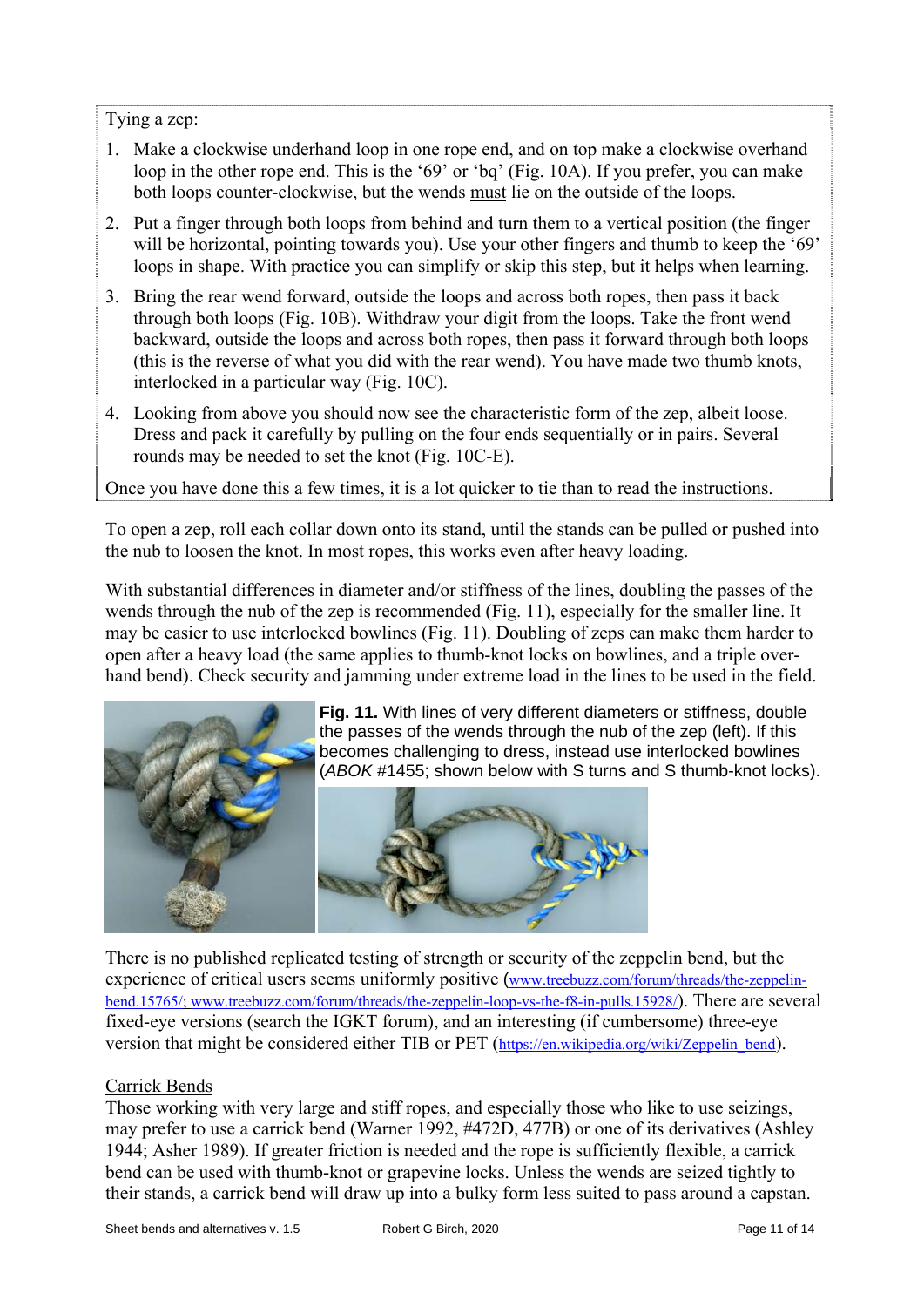# Considerations Beyond Strength and Security

In context of cave rescues, Merchant (2002) makes the case that knots should not be added to a rescue team's repertoire without good reason. He shows no bend that can be released after a rescue load, without cutting the rope. If ropes of different diameter or composition must be joined (something avoided wherever possible in rescue work) he recommends tying each side to a karabiner (ie using two hitches or eye knots rather than one bend).

No-one has yet worked out how to obtain high and sustained security in a jam-resistant bend that will also roll over rock edges as easily as an offset overhand bend (EDK) during abseil rope retrieval (eg Cox & Fulsaas 2003, pp. 192-193). In that case, short-term security relies on careful dressing and packing, with long tails that are free of additional knots. No secure and non-toggled bend may be jam-proof after sufficient loading of stretchy cordage. No bend will easily pass a descender or progress capture device.

#### Side Notes

\* All of the illustrations in this article show knots with short tails, to save space and emphasise detail in the nub. In practical application, tails (and added bights in the case of slippery versions) should be much longer. Thirty rope diameters is enough to tie a double thumb-knot lock around the stand, or around the returning leg of the eye in the case of a bowline.

To determine chirality, use your hands. In any helix or spiral made of rope, the chirality matches the hand which, when grasping the helix or spiral, allows the fingers to point in the direction of progression of the rope while the thumb points in the direction of progression of the helix or spiral. Left hand = sinistral  $=$  S chirality. Right hand  $=$  Z chirality. It is the same for a bolt or screw thread. It is the same for a 'spiral-laid' rope, if the fingers follow the strands. A single loop or turn is like the first loop in a spiral. Determine the direction of progression of the spiral based on the side that the rope crosses itself to make the loop or turn. A half hitch is merely a turn arranged to confer some nip on itself, so it follows the rule as for a turn. With multiple loops, turns, or half hitches there can be different chiralities (compare a clove hitch which will be SS or ZZ to a cow or girth hitch which will be SZ or ZS). It can be tricky with thumb knots: note the side of the first loop (not the subsequent wrap or tuck). The result will match the chirality of the helix along the spine of an open thumb knot. Multiple thumb knots may be dressed in grapevine form, displaying a helix of 'crossing turns' opposite in chirality to the helix of turns along the spine of the knot in open form (see for example Warner 1992, pp. 11, 30-31, 52-54, 69).

<sup>†</sup> To an experimental scientist, compelling data come from a test with replication and a randomised or structured design. This should allow a valid statistical analysis to show the probability that any observed difference between the averages for different treatments (knots) has arisen by chance alone. Even better if the results have been repeated, and if they hold up under the most challenging conditions expected in practical use of the knot. All that is costly and time consuming, so there are almost no published examples in knotting (see Hartter 2004 for an example with breaking strength of splices in UHMW-PE). Experiments of this quality are a minimum for peer-reviewed publication in many areas of science. They can make a contribution to knowledge, as distinct from an interesting observation or speculation. The same applies to any quantifiable property of any knot in any specified cordage.

<sup>‡</sup> Critical applications include: supporting any living person, or loads that could harm any person if they fell; or securing any valuable material (such as a ship or even a mast or sail, or a tarp on a stormdamaged roof), especially for unattended use under potentially adverse conditions that may expose a knot to aberrant or cyclic loading. These applications require expert training (beyond reading) in current best practice; and careful selection of the rope type, knots and ancillary equipment best suited to the specific application. The needs and standards differ substantially for different critical applications, and best practice changes over time (eg Merchant 2002-2007; McLaren 2006; Anderson *et al.* 2015).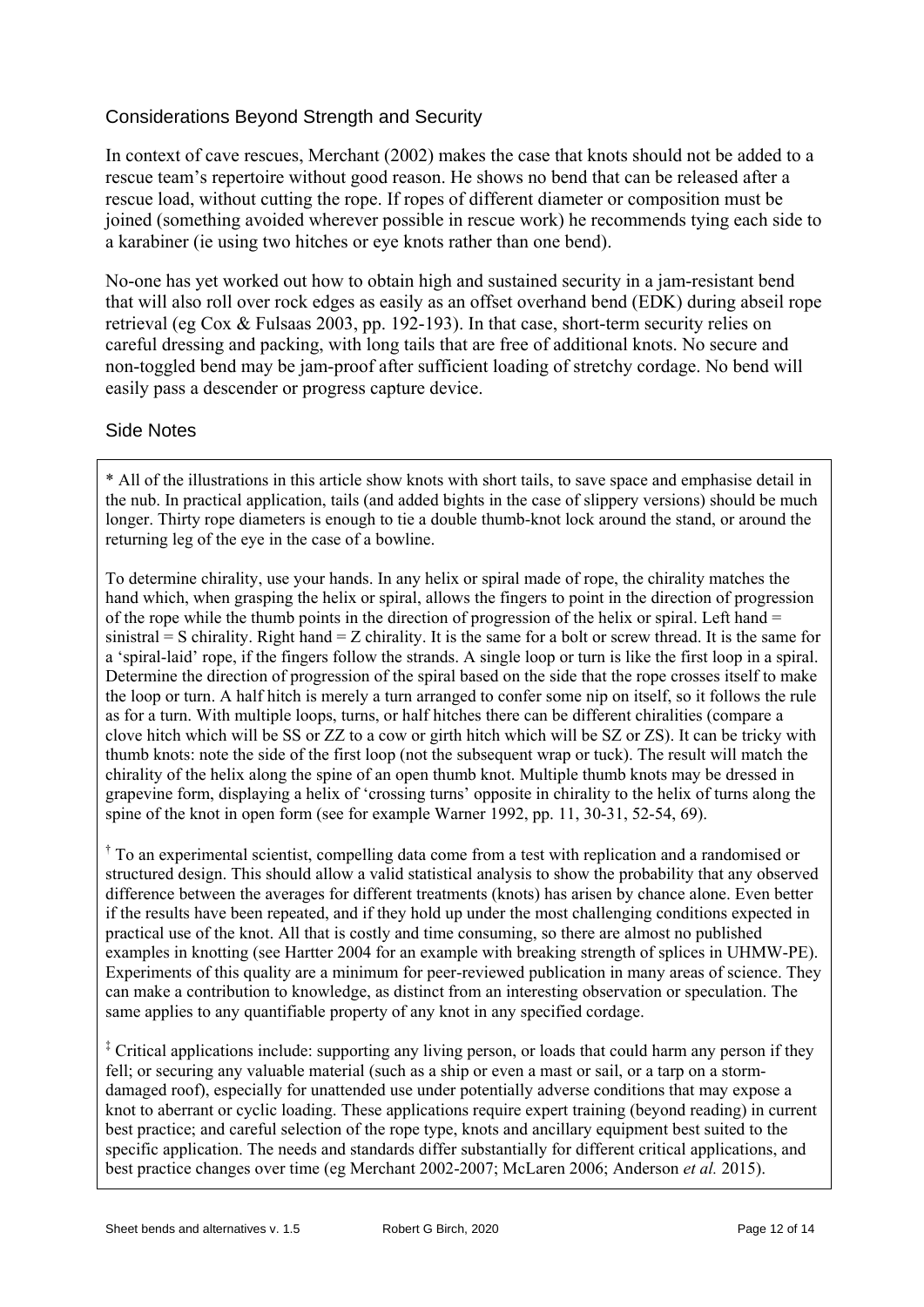#### References Cited (other links are given directly in the text)

References to *KM* refer to the IGKT magazine *Knotting Matters* (issues 1-99 are available on-line at http://www.thedump.scoutscan.com/dumpextras/othermags/Other%20Assorted/IGKT/)*.* References to *ABOK*  # are illustration numbers in Ashley (1944).

- Alston AH (1860) *Seamanship, and its Associated Duties in the Royal Navy.* Routledge, Warne & Routledge, London. https://books.google.com/books?id=uMFJAAAAIAAJ Fig. 156 (p. 112) copies Brady's error of illustration.
- [Anderson DL, Koomjian W, French B, Altenhoff SR & Luce J \(2015\) Review of rope-](http://www.thedump.scoutscan.com/dumpextras/othermags/Other Assorted/IGKT/)based methods for the forest canopy. *Methods Ecol Evol* 6**,** 865-872. DOI 10.1111/2014-210X.12393 http://www.researchgate.net/publication/275103303
- Asher H (1989) *The Alternative Knot Book.* Adlard Coles Nautical, London. ISBN 0713659505.
- Ashley CW (1944) *[The Ashley Book of Knots.](https://books.google.com/books?id=uMFJAAAAIAAJ)* Corrected edition. Faber and Faber Limited, London. https://archive.org/details/TheAshleyBookOfKnots G Budworth ed. (1993). ISBN 057109659X. Hence *ABOK.*
- Bowling T (1866) *The Book of Knots.* Robert Hardwicke, London. http://[www.bodleian.ox.ac.uk/dbooks Figs 48-49](http://www.researchgate.net/publication/275103303)  correctly illustrates a weaver's knot (Z direct sheet bend).
- Brady WN (1841) *The Naval Apprentice's Kedge Anchor.* Taylor and Clement, New York. https://catalog.hathitrust.org/Record/100128186 Illustrates in Plate I (after p. 34) the sheet bend with error (crossed reef [knot\) and correct \(Z\) bowline. The error remained u](https://archive.org/details/TheAshleyBookOfKnots)ntil at least the 6th edn (1852).
- Burney & W Falconer W (1815) *A New Universal Dictionary of the Marine.* [T. Cardell & W. Davies](http://www.bodleian.ox.ac.uk/dbooks), London. https://books.google.com/books?id=ZjDwy8xhu-AC Plate III shows an (S) sheet bend on a becket; plate XII shows a (Z) bowline.
- Budworth G (2015) *[The Ultimate Encyclopedia of](https://catalog.hathitrust.org/Record/100128186) Knots & Ropework.* Southwater, London. ISBN 9781844768912. Burgess JT (1884) *Knots Ties and Splices.* George Routledge and Sons, Limited, London.
- https://archive.org/details/cu31924014519940 The sheet bend is illustrated in Z oblique form in Fig. 66 (weaver's knot) a[nd in S oblique form in Fig. 76 \(hawser bend\). All bow](https://books.google.com/books?id=ZjDwy8xhu-AC)lines are shown with S turns (Figs 39-41).
- Burnley C (1871) *The Boy's Manual of Seamanship and Gunnery.* Trübner & Co, London. https://books.google.com/books?id=1UcOAAAAQAAJ Single and double (S) sheet bends in becket form are shown on p 15. Also called a swab hitch, used for bending a rope's end to swabs when washing them overboard.
- Cox S[M & Fulsaas K \(eds.\) \(2003\)](https://archive.org/details/cu31924014519940) *Mountaineering: The Freedom of the Hills.* 7th Edition. The Mountaineers, Seattle. ISBN 0898868289.
- Compton N (2013) *The Knot Bible.* Adlard Coles Nautical (Bloomsbury), London. ISBN 9781408154762.
- Dana HJ & Pearl WA (1921) *[The Use of Ropes and Tackle.](https://books.google.com/books?id=1UcOAAAAQAAJ)* State College of Washington, Pullman. https:// archive.org/details/useofropestackle00danarich
- Dana RH (1841) *The Seaman's Manual.* Moxon, London. https://archive.org/details/seamansmanualcon00danarich Plate V (after p. 32) shows an incorrect (carrick-like) S-turn sheet bend (corrected by 4th edn) and a correct (Z-turn) bowline.
- Day CL (1947) *The Art of Knotting and Splicing.* Dodd, Mead and Co. Inc, New York. Later editions updated and published by Naval Institute Press, Annapolis. The 4th Edition (1986) is ISBN 0870210629.
- Dent CT[, Conway WM & Wicks JH \(1892\) Report of the](https://archive.org/details/useofropestackle00danarich) special committee on equipment for mountaineers. *Alpine J* 16**,** Supplement (569-600). https://pahar.in/alpine-journals-1864-1921/
- Emerson W (1754) *The Principles of Mechanics*. W. Innys & J. Richardson, London. (1<sup>st</sup> edn, 32 Pl, Gale 18<sup>th</sup> C collections) 2<sup>nd:</sup> https://books.google.com/books?id=Wx80AAAAQA 3<sup>rd</sup>: https://archive.org/details/principles mechan00emer (43 Pl). Knots described pp 166-167, illustrated pdf pp 202, 322, 324. Only the 3rd edn scan has complete plates.
- Hartter J (2004) *Investigation of Synthetic Ro[pe End Connectors and Terminations in](https://pahar.in/alpine-journals-1864-1921/) Timber Harvesting Operations.* MSc Thesis, Oregon State University. https://ir.library.oregonstate.edu/concern/graduate\_thesis\_or\_dissertations/mk61rk34p
- Haslope [LL \(1891\) Kn](https://archive.org/details/principlesmechan00emer)[otting, Splicing, and Working Cordage.](https://books.google.com/books?id=Wx80AAAAQA) *Work*, com[mencing pp. 6, 65, 137, 139, 199,](https://archive.org/details/principlesmechan00emer) 244, 309, 361, 468, 523, 535, 551, 603, 613, 676, 715, 725 and 775. Cassell & Company, London. https://archive.org/details/work1891unse The sheet bend is illustrated in (Z) becket form as Fig. 10. Fig. 36 is a seized [Z sheet bend on a clew. Fig. 37 is a double sheet bend. Fig. 38 is a complicated double](https://ir.library.oregonstate.edu/concern/graduate_thesis_or_dissertations/mk61rk34p).
- Holton M (2009) *Knots, Bends and Hitches for Emergency Service Personnel*. State Government of NSW, Sydney. http://www.pdfdrive.com/knots-bends-hitches-%E7%AD%91%E6%B3%A2%E5%A4%A7%E5%AD%A6 e37848941.html
- Kenne[dy ES, Grove FC, Cowell JJ, George](https://archive.org/details/work1891unse) HB, Hall WE & Nichols RC (1864) Report of the special commitee on ropes, axes, and alpenstocks. *Alpine J* 1**,** 321-331. https://pahar.in/alpine-journals-1864-1921/
- Lever D (1808) *The Young Sea Officer's Sheet Anchor.* Thomas Gill, Leeds. A 1930 reprint of the 1808 edition is at: [https://catalog.hathitrust.org/Record/010745004 Fig. 61 \(facing p. 8\) correctly illustrates an S sheet bend o](http://www.pdfdrive.com/knots-bends-hitches-%E7%AD%91%E6%B3%A2%E5%A4%A7%E5%AD%A6-e37848941.html)n a becket. Figs 46 and 48 show Z bowlines.
- Long A, Lyon M & Lyon G (2001) *Industrial Rope Access Investigation into Items of Personal Protective Equipment.* HSE Books, Sudbury. UK Health and S[afety Executive. ISBN 0717620913.](https://pahar.in/alpine-journals-1864-1921/)  http://www.hse.gov.uk/research/crr\_htm/2001/crr01364.pdf pp. 16, 80-81 note that the DF tightens under heavy load a[nd thus the line stretches, reducing force.](https://catalog.hathitrust.org/Record/010745004)
- Luce SB (1863) *Seamanship: Compiled from Various Authorities.* James Atkinson, Newport. https://books.google.com/books?id=cjJFAAAAYAAJ Plate 9 correctly illustrates (S) sheet bends, including a doubled [version, on beckets. Earlier plates show \(Z\) bowlines.](http://www.hse.gov.uk/research/crr_htm/2001/crr01364.pdf)